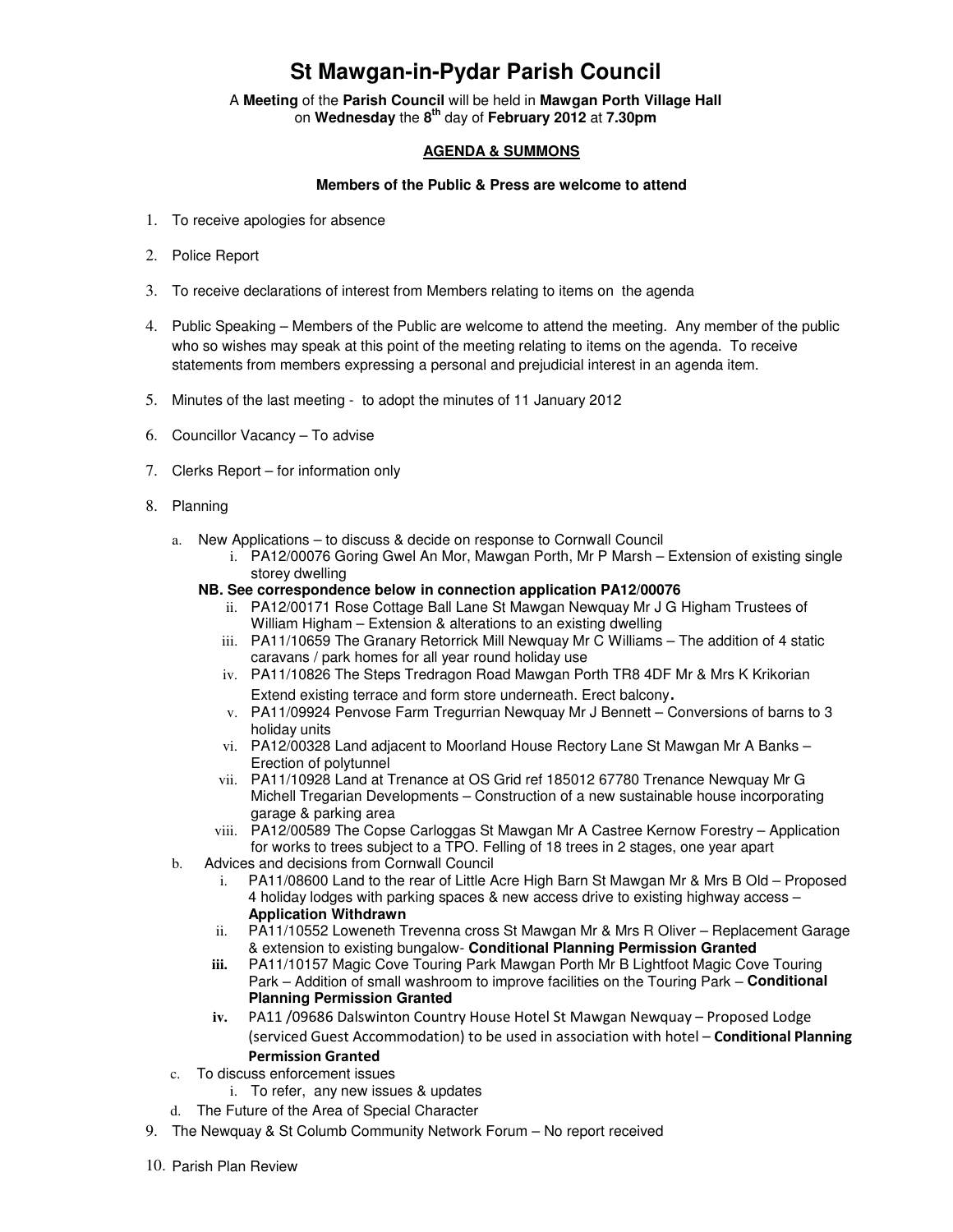## 11. Risk Assessment Review

- 12. Amenity Area
	- a. Working Group Report None Received
	- b. Symbol on Headstone AM Chadwick B111
	- c. Repairs to roundabout –quote from Taylor Made
	- d. Mower storage update
	- e. Removal of Recycling Bins at Merrymoor Car park –response from CC
	- f. Community Service Litter picking
- 13. Beach & Environment
	- a. Working Group Report None received
	- b. Dog Bins & General Waste Bins
	- c. Parking at Disabled Access
- 14. Transport & Rights of Way
	- a. Working Group Report –None received
	- b. Sycamore Trees on bank at Lanvean between Lobb's Cottage & Hylton –report from Tree Warden
	- c. Overhanging trees at Dalswinton Road report from Tree Warden
	- d. St Eval Junction Red Markings
	- e. Footpath at Bedruthan Steps Hotel
- 15. Other Reports to receive reports from meetings
- 16. Accounts
	- a. To approve payment of accounts
	- b. Financial Regulations Review
	- c. Grants & Donations
		- i) Annual grant to Village Halls
		- ii) St Mawgan History Group Cider Press
		- iii) St Mawgan Pre-school contribution towards cost of storage shed
- 17. Correspondence for information All circulated
	- a. CALC The Week Issue 1 & 2
	- b. CC- Leaders Letter 6 January & 20 January
	- c. Rural Service Network News Digest 9,16, 23 & 30Jan
	- d. CC- Localism Newsletter 19 January